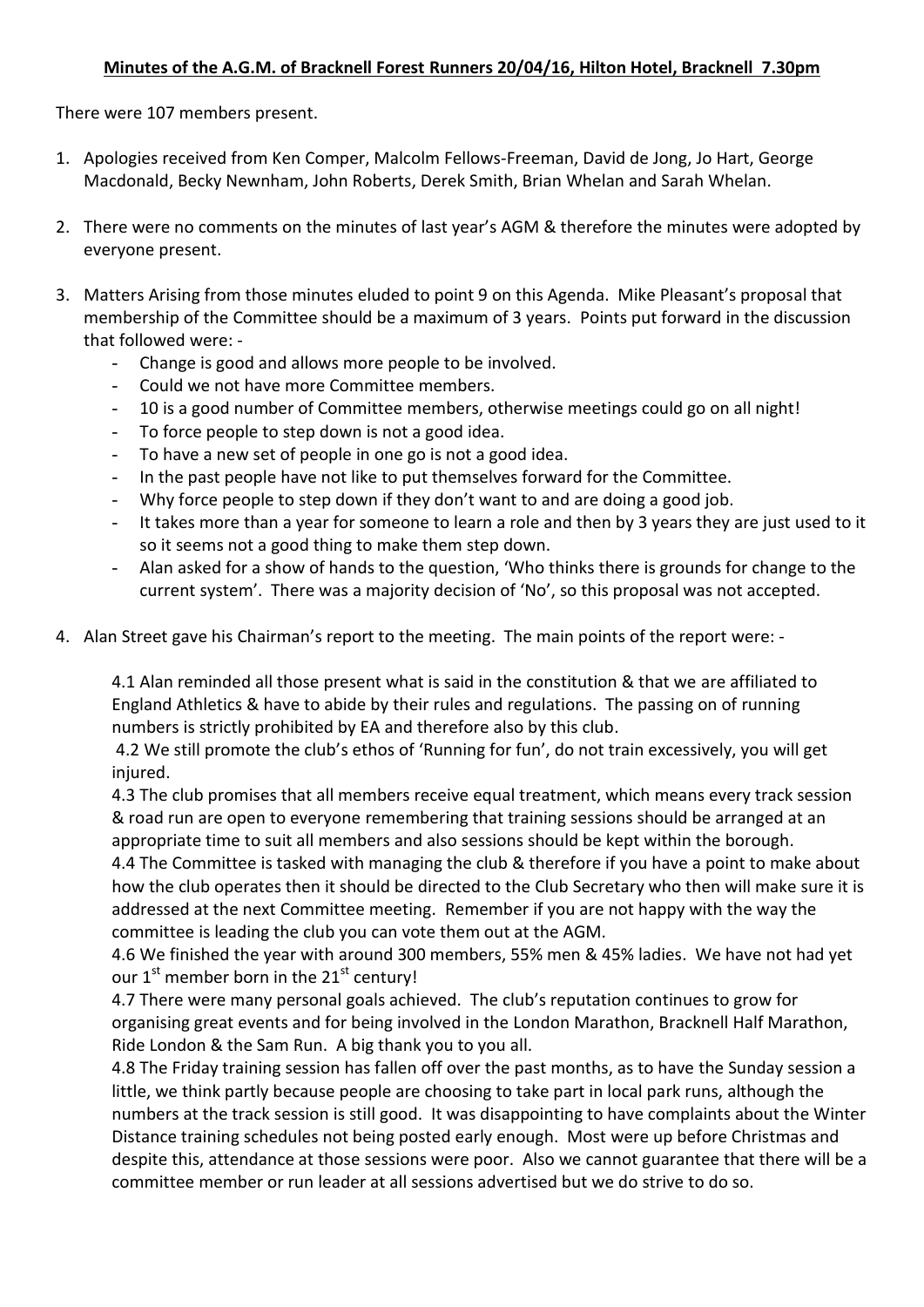4.9 We had good feedback from the Forest 5. Although we need to get our forms out there for this year's race we must be aware of where we are putting them. If forms are put on cars in the Bracknell & Marlow boroughs it is seen by the council as litter so, please be aware! 4.10 The 2016 Wokingham & Reading Half marathons were both hugely successful first events of the year.

4.11 The 2015/16 season of TVXC saw excellent numbers turn out for all of the 7 events, with 120 members of the club taking part, 14 did all 7 and we were  $4<sup>th</sup>$  out of the 15 teams taking part.

4.12 Attendance at social events has been good throughout the year, if you have ideas for more then let us know. Remember that Pub of the Month is on the  $2^{nd}$  Friday of every month & it is good way to get to know other members of the club. The next one is on 13/5/16 at the Victoria Arms, Binfield.

4.11 We currently have a number of coaches, run leaders & First Aiders but we can always do with more so if you are interested let the club secretary know, but just to note on occasions there may be a waiting list.

 4.12. Alan mentioned the outcome of the recent survey. A weekly newsletter is sent to members and special mention is made of any PB's. In general communication within the club was thought to be good. Emails from the Club Chair and other members are the main form of communication, leaving Facebook for social discussion.

It should be noted that only training runs detailed on the BFR website are 'club' runs, runs organised on Facebook are social runs amongst friends.

Coaching was mentioned and we have taken steps to increase our qualified coaches. *Linda Rayman mentioned here that it is not easy getting on a course as they take place over 4 days and with a busy racing calendar it can be difficult to fit in with members lives.*

We try to catch new members at one of their first sessions so we can welcome them and establish how we can help them.

The club championship has been updated, with a marathon championship being added this year, see the website for details.

4.13 Some admin issues to make the life of your Committee easier,

Make sure your e-mail address is up to date, please send any requests for hotel and coach bookings, offers of help or inclusion in a social event, by e-mail, so that we don't miss you.

4.14 Send any of your race results to the email on the website.

 4.15 Never lose sight that we are all volunteers and can't always respond to you immediately. Please do not make any requests by Facebook, please use e-mail so that there is a record.

4.16 Mike Sankey continues to order our hoodies etc. so he is the person to see about any clothing.

 4.17 Lastly Alan asked us not to forget that this a sports club and as such should not fall into the trap of politicising things.

Alan apologised if he had missed anything & commented that the Committee appreciate everything that the members do to make BFR the club that it is today.

Finally, Alan thanked the other members of the Committee for their tireless efforts in making the club what it is. It was a great pleasure for him to be chair again this year and he gave special thanks to Aaron Chappell and Mike Pleasants who are stepping down from the committee.

- 5. Summary of the Treasurer's report for the last year We have broken even this year. We did make a bit less on the Forest 5 & the Bounders Relay did not go ahead. The entry fee for the Forest 5 will be slightly higher for 2016. Although one of the cross country events was cancelled this season we paid out more because we had more runners take part. Again we had donations from Virgin Money London Marathon, Bracknell Half Marathon, & Ride London, thanks very much to them! Becca asked for an auditor for the Accounts for the coming year. Angela Thorpe volunteered and was accepted.
- 6. Membership subscriptions Becca proposed that we put up the fees by £1 to £20 this is in line with the England Athletics increase with their Affiliation fees. There were no objections.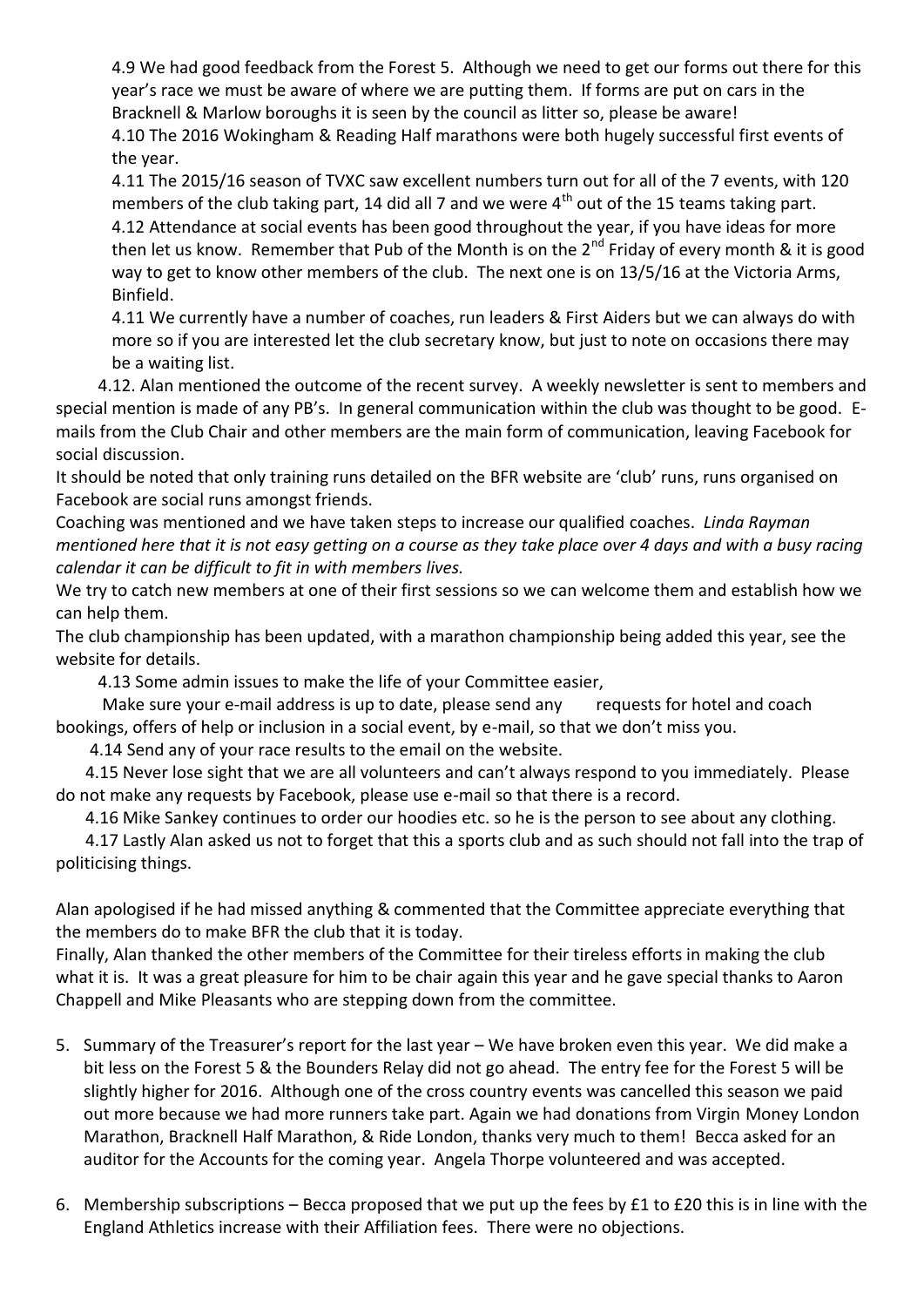## 7. Presentation of Awards for the 2015 year.

We had members compete in over 100 road race events around the UK and abroad. Members continued to support local park runs and have been further afield 'on tour'.

There have been a number of P.B.'s this year by all members, which proves we are for all abilities no matter what age or gender.

Virgin Money London Marathon we had 26 members complete the course.

64 members complete the Bracknell Half Marathon, can we make it the biggest event of this year! Let's make the race a sea of white and green, not forgetting the 20 or so marshals supporting the race as well.

In May we had 36 members take part in the Shinfield 10K, in June 31 members took part in the  $1<sup>st</sup>$  Yateley 10K & 24 members took part in the New Forest 10. In October 31 members completed the Beachy Head Marathon and a further 25 did the 10K.

Our Forest 5 race was a great success with 277 people completing it. As ever the event went off without a hitch and this was due to the teamwork of our members in the myriad of tasks we have to undertake to put on an event such as this.

Finally, we had a group of members take part in Endure 24, there was a great deal of team spirit and fun.

Now to the Awards: -

Firstly, the Radgwick Shield for ultra-distance running was awarded to Charles Walker for amongst other things, the Marathon de Sable.

Ever Present awards to those members who completed all 7 of the X/C races, and this year they went to, Gilly Bharath, Robin Briscoe, Kelly Faulkner, Niki Felton (2<sup>nd</sup> year running), Mike Hayward, Emma Inman, Nigel Jackson, James Marshall, Steve Mills, Laura Readings, Chris Vaal (2<sup>nd</sup> year running). Special mention goes to Paul Herbert who completed every race but was a points scorer in every one as well. Also to Linda Rayman – without Linda's dedication we would never be able to get our results in and verified, even with her arm in plaster! Lastly Alan mentioned the fact that this was his  $10^{th}$  consecutive year of being an Ever Present. It is not difficult to turn out and be a member of a great team of people. It was noted that Cindy Holland was missed off the ever present list

In the Club Championship the winner of the Rayman Shield is Natasha Mansell and the winner of the Bent Shield is David de Jong.

The Whyman trophy uses WICAT results to work out who would have won the championship using age and sex handicapping. Once again the winner is Chau See.

In the star ratings the highest ranking was Ben Martin-Dye winning the WICAT award & 2<sup>nd</sup> place was Helen Johnson winning the Goddard shield.

More than 100 members recorded WICAT ratings this year & of those 46 are due to receive WICAT badges. The winners are: -

One star – Paul Blackwell, Adrian Luscombe, Laura Rosewell, Johnny Sefton

Two stars – Naomi Davidson, Gary Farrell, Gary Gibbons, Kendra Hall, Daniel Hindley, Keith Johnson, Joe Keefe, Gary Sheehan, Sonya Tait, Chris Vaal, Joanna Wakeling and Brian Whelan.

Three stars – Simon Brown, Sam Cooper, Dave Eggleton, Nigel Jackson, James Marshal, Mike Pleasants, Karen Seaby, Jim Skelt & Nicky Weeks.

Four stars – Tania Foad, Linda Rayman, Harvinder Soor

Five stars – Mark George, Cindy Holland, Simon Lowe, George Macdonald, Emma Papps, Shane Venn

Six stars – Simon Bennison, Mike Brock, Jakob Faglio, Kevin Fowles, Scott Marlin, Olivia Sageot, Patrick Slaughter, Alex Webb, Brian Young.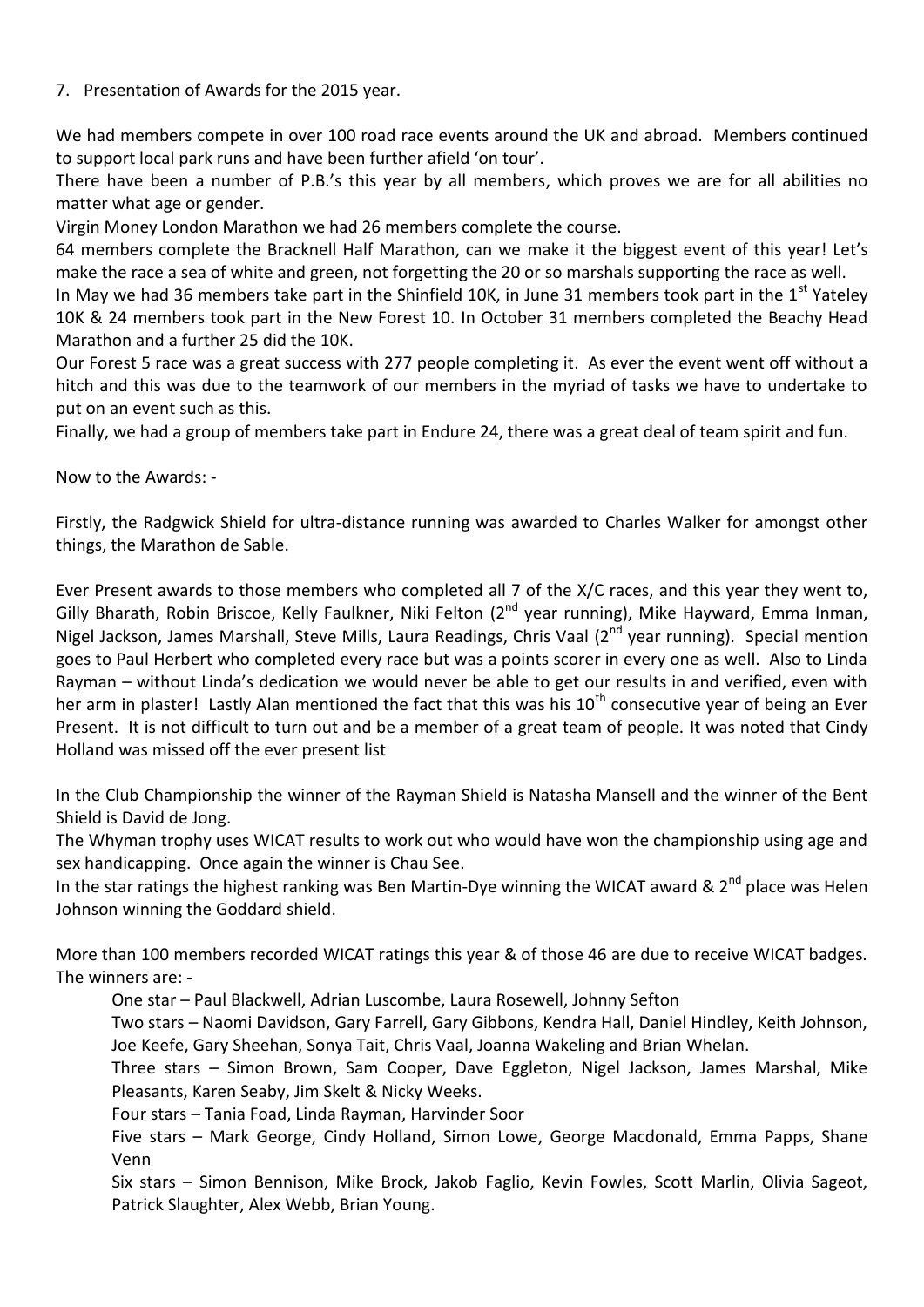Seven stars – Julie Atkin, Terry Dowling, Steve Faulkner, Dave Perrett, Chau See, Alan Street, Robert Walker Eight stars – David Bayle, Natasha Mansell Nine stars – Ben Martin-Dye, Helen Johnson Maureen Dowling.

In 2015 we saw 12 **new club age-related records** established, and in fact there have already been several more in 2016. No cups or shields for this.

For the ladies In the 50-54 category Helen Johnson marathon 3:37:22, 800 metres 2:49 and Maureen Dowling 5miles 36:54, 5k 21:02 In the 65-69 vet category Linda Rayman 3k 18:00

For the men In the 40-44 vet category Brian Young 800metres 2:12 In the 45-49 vet category Ben Martin Dye Marathon 2:42:21, 20miles 2:04:40, Half Marathon 1:14:55, 10 miles 58:12, 10k 34:29 In the 50-54 category Steve Faulkner 800 metres 2:27

There were three ladies and three men nominated for **most improved runner** this year. The winner of the ladies' award is Niki Felton With the men this year's winner is Johnny Sefton

Finally, the Mackenzie award for the person who has been of great help to the committee. This year the award is tinged with sadness. The winner is moving abroad, well Scotland is a foreign country now!! This man has spent many hours quietly helping the committee in many ways. The winner is Jim Skelt.

We look forward to the rest of 2016 and hope to see as many of you at our training sessions and at races displaying our recognisable club colours.

- 8. A proposal from Adrian Tansley that we include a Club road run on a Wednesday evening as well as the Track session. The points raised in discussion were: -
	- It is our main club night
	- But it gives another option for those who do not want to do the track on that night.
	- Why can't they run on another night?
	- Wednesday evening is a time when we can all get together.
	- If you are new to running the track can be a bit daunting.
	- Some people came to track and felt left out because they were slower runners.
	- Others came to track and felt really welcome.
	- If we included a road run, then those people should come to the track first & then go out once the notices are given.
	- If you came to the track and had a bad experience, then we need to know.
	- We used to have only 1 group go out on a Monday evening and we made the decision to have 3 groups and it really works well.

A vote was taken and the proposal was carried that we should have a road run on Wednesday evening as well as the track session.

9. This point was mentioned previously in Matters Arising.

10. Election of the Committee for the coming year.

Chair – Mike Sankey put himself forward for this position and as no-one else came forward